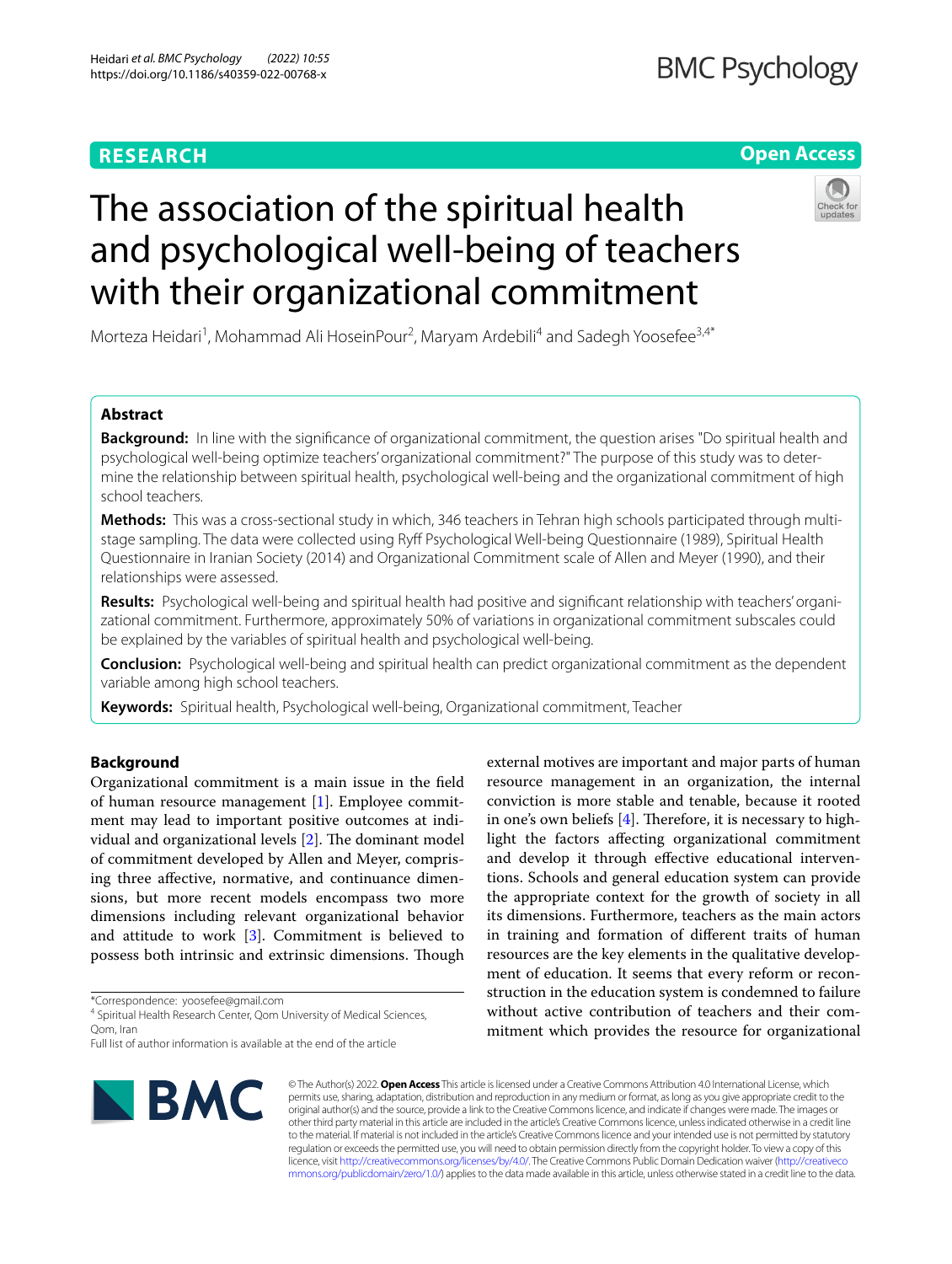health of the schools and the qualifcation of education [[5\]](#page-5-4). A variety of factors have been shown to affect commitment including job satisfaction [[1,](#page-5-0) [2,](#page-5-1) [6](#page-5-5)], human relations and well-being [[7\]](#page-5-6), burnout [\[8](#page-5-7)], work outcomes [\[9](#page-5-8)], organizational health [\[5\]](#page-5-4), and employee's physical health and stress reduction [\[10](#page-5-9)]. Organizationally committed employees are more satisfed at work, and less burned out in the organization [[11](#page-5-10), [12\]](#page-5-11).

On the other hand, there are evidences denoting a relationship between spirituality and commitment along with diferent consequences including increased creativity, honesty, trust, personal growth and development [\[13](#page-5-12)]. In a more comprehensive defnition, spirituality is associated with values that could be identifed in the lives of everybody with regard to oneself, others, surroundings, and God [\[14\]](#page-5-13). It seems that integrity of person's individual, mental, and spiritual life brings about connectedness between him and his job followed by satisfaction [\[15](#page-5-14)]. Spirituality has the capacity to make a balance between one's basic beliefs and organizational values and integrate them [\[16](#page-5-15)]. It brings a sense of unity, continuation, and understanding outstanding values in workplace [\[17](#page-5-16)]. Workplace spirituality promotes organizational commitment and hence organizational citizenship behavior [\[18](#page-5-17)]. Spirituality within the context of workplace encompasses concepts like meaningful work, interconnectedness, transcendence, and alignment of values [[19\]](#page-5-18). Other evidence concerning the infuence of spirituality on the attitudes and behavior of employees at the workplace, indicates that in cases of lower job satisfaction, it is compensated by spiritual factors [\[20\]](#page-5-19).

Psychological well-being denotes a positive functioning and fourishing in life [\[21](#page-5-20)]. Psychological well-being is characterized by autonomy, environmental mastery, personal growth, positive relations with others, purpose in life, and self-acceptance [[22](#page-5-21)]. Moreover, it is associated with consequences like positive afect, life satisfaction, sense of coherence, and optimism [\[23](#page-5-22)]. Well-functioning people view their lives worthwhile; they are engaged in work, having control on their work environment, feeling competent to do their work and experiencing positive relationships with others [[21\]](#page-5-20). Psychological well-being entails a person's potential for development and growth and includes feelings of personal expressiveness and accomplishment  $[21]$  $[21]$ . In this way, the study of the role of psychological well-being on organizational achievements seems worthwhile.

Considerable research addresses spiritual health and psychological well-being. Both the constructs are expected to be associated with commitment, especially in the affective domain  $[24]$  $[24]$  $[24]$ . Educational contexts on the other hand, are mainly infuenced by teachers' commitment. Therefore, the investigation of the relationship between the variables under study in this research, can clarify some paths of promoting commitment and consequently organizational performance and accomplishment. We hypothesized that spiritual health and psychological well-being are predictive of increased organizational commitment. Therefore, this study aimed to investigate the correlation of spiritual health, psychological well-being and organizational commitment.

### **Methods**

This was a cross-sectional study designed to investigate the relationships of spiritual health and psychological well-being with organizational commitment. We assessed the predictive value of the multiple dimensions of the mentioned concepts.

#### **Sample**

A total of 384 high school teachers in Tehran, Iran, received the questionnaire, and 346 returned (response rate was 90%). The sample was chosen through multistage random sampling. Out of 346 participants, 210 (61%) were female and 245 (71%) were married. Two hundred and one (58%) had a bachelor' degree, the rest (42%) possessing a master's degree. All the participants had Iranian nationality and Muslim faith.

#### **Data collection tools**

#### *Spiritual health measurement instrument in Iranian society*

"Spiritual health measurement instrument in Iranian society" is a 48-item questionnaire designed and validated by Amiri et al. The instrument assesses spiritual health concentrating on one's relationships with God, oneself, and the environment in terms of insight, tendency and behavior  $[25]$ . The internal consistency for all scales and subscales were measured by Cronbach's alpha coefficient as satisfactory with 0.70 or more.

#### *Psychological well‑being questionnaire*

Ryf Psychological Well-being Scale was developed according to Carol Ryf's defnition of wellbeing consisting of six components: self-acceptance, positive relations with others, autonomy, environmental mastery, purpose in life, and personal growth. The Short version questionnaire designed in 1989 and revised in 2002 [[21,](#page-5-20) [26](#page-5-25)] contains a total of 18 questions and 6 scales. Validity and reliability of the questionnaire was shown by Van Dierendonck with the Cronbach's alpha of  $0.77-0.90$  [\[27](#page-5-26)]. The validity of its Persian translation has been reported with the internal consistency of the six subscales including self-acceptance, positive relations with others, autonomy, environmental mastery, purpose in life, and personal growth as 0.51, 0.75, 0.72, 0.76, 0.52 and 0.73 and the total Cronbach's alpha as 0.71 [[28\]](#page-5-27).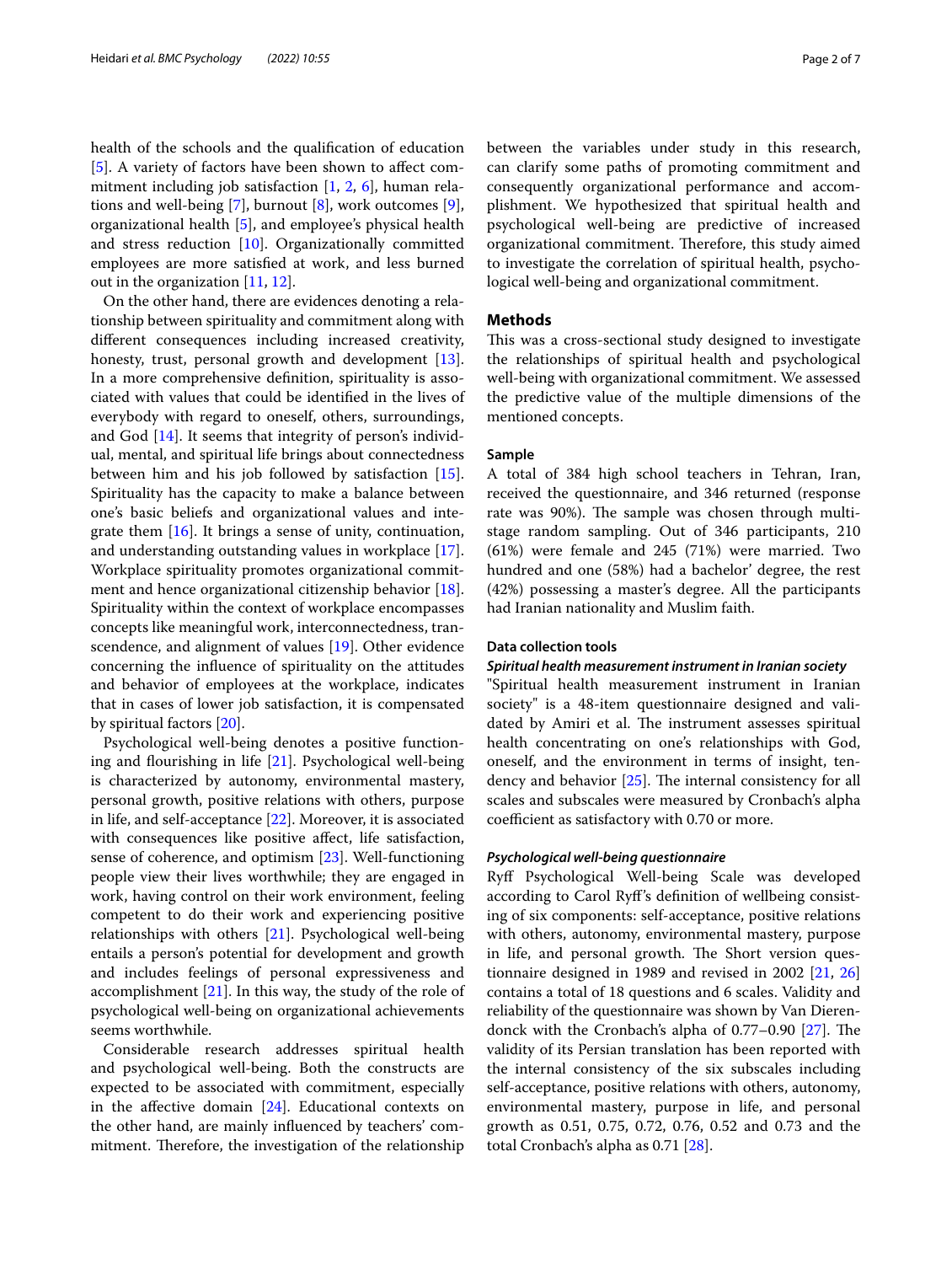<span id="page-2-0"></span>**Table 1** The mean and standard deviation of commitment, spiritual health and psychological well-being and their dimensions (subscales)

| <b>Subscales</b>                | N   | Mean  | <b>SD</b> |  |
|---------------------------------|-----|-------|-----------|--|
| Commitment                      |     |       |           |  |
| Affective commitment            | 346 | 31.80 | 5.441     |  |
| Continuance commitment          | 346 | 29.25 | 5.851     |  |
| Normative commitment            | 346 | 30.69 | 5.786     |  |
| Total organizational commitment | 346 | 91.7  | 10.093    |  |
| Spiritual health                |     |       |           |  |
| Attitude                        | 346 | 91.93 | 9.378     |  |
| Tendency                        | 346 | 90.53 | 9.065     |  |
| Behavior                        | 346 | 86.20 | 8.046     |  |
| Total spiritual health          | 346 | 89.5  | 5.66297   |  |
| Psychological well-being        |     |       |           |  |
| Self-acceptance                 | 346 | 13.02 | 1.673     |  |
| Positive relations              | 346 | 13.80 | 1.861     |  |
| Autonomy                        | 346 | 13.02 | 1.642     |  |
| Environmental mastery           | 346 | 12.71 | 2.302     |  |
| Objective life                  | 346 | 13.78 | 1.858     |  |
| Personal growth                 | 346 | 12.79 | 2.110     |  |
| Total psychological well-being  | 346 | 79.1  | 4.720     |  |

## *Allen & Meyer organizational commitment questionnaire*

Allen & Meyer organizational commitment questionnaire is a 24 item questionnaire prepared in 1990 [[29](#page-5-28)] with three dimensions of afective, normative, and continuance commitment. The reliability coefficients of this questionnaire for afective, normative and continuous dimensions were evaluated 0.85, 0.79 and 0.83 respec-tively [[30\]](#page-6-0). The validity of the Persian version of the questionnaire was calculated and Cronbach's alpha was reported as 0.81 [[31\]](#page-6-1).

Data were analyzed using SPSS-20 for Pearson correlation and multiple regression analysis at a signifcant level of  $P < 0.05$ .

## **Results**

The data analysis showed the mean scores as 91.7 in organizational commitment, 89.5 in spiritual health, and 79.1 in psychological well-being. The details are shown in Table [1](#page-2-0).

Scores of organizational commitment, spiritual health and psychological well-being in relation with the demographic characteristics of the participants are presented in Table [2.](#page-2-1)

<span id="page-2-1"></span>**Table 2** Scores of organizational commitment, spiritual health and psychological well-being based on demographic characteristics of the participants

| <b>Characteristics</b> | Commitment     |       |          | <b>Spiritual Health</b> |         |                          | Psychological Well-being |       |                          |
|------------------------|----------------|-------|----------|-------------------------|---------|--------------------------|--------------------------|-------|--------------------------|
|                        | N              | Mean  | SD       | N                       | Mean    | SD                       | N                        | Mean  | SD                       |
| Age                    |                |       |          |                         |         |                          |                          |       |                          |
| $<$ 30                 | 187            | 91.76 |          | 187                     | 89.8164 |                          | 187                      | 79.36 |                          |
| $30 - 40$              | 130            | 91.6  | $\equiv$ | 130                     | 89.2103 |                          | 130                      | 78.68 |                          |
| $40 - 50$              | 27             | 92.37 | $\equiv$ | 27                      | 89.8025 | $\overline{\phantom{0}}$ | 27                       | 79.33 |                          |
| 50 >                   | $\overline{2}$ | 90    | $\equiv$ | $\overline{2}$          | 84.1667 | $\qquad \qquad =$        | $\overline{2}$           | 81.5  | $\overline{\phantom{m}}$ |
| Total                  | 346            | 91.74 | $\equiv$ | 346                     | 89.5549 | $\qquad \qquad =$        | 346                      | 79.12 | -                        |
| Sex                    |                |       |          |                         |         |                          |                          |       |                          |
| Female                 | 210            | 91.37 | 10.686   | 210                     | 89.6825 | 5.530                    | 210                      | 78.95 | 4.884                    |
| Male                   | 136            | 92.31 | 9.111    | 136                     | 89.3578 | 5.877                    | 136                      | 79.38 | 4.46                     |
| Total                  | 346            | 91.74 | 10.093   | 346                     | 89.5549 | 5.662                    | 346                      | 79.12 | 4.72                     |
| Marital status         |                |       |          |                         |         |                          |                          |       |                          |
| Single                 | 101            | 90.35 | 11.561   | 101                     | 89.3828 | 5.4769                   | 101                      | 79.32 | 5.286                    |
| Married                | 245            | 92.31 | 9.388    | 245                     | 89.6259 | 5.74743                  | 245                      | 79.03 | 4.475                    |
| Total                  | 346            | 91.74 | 10.093   | 346                     | 89.5549 | 5.66297                  | 346                      | 79.12 | 4.72                     |
| Education              |                |       |          |                         |         |                          |                          |       |                          |
| $BA*$                  | 145            | 91.46 | 9.284    | 145                     | 89.2115 | 5.99702                  | 145                      | 78.94 | 4.416                    |
| $MA**$                 | 201            | 91.94 | 10.657   | 201                     | 89.8027 | 5.41092                  | 201                      | 79.24 | 4.935                    |
| Total                  | 346            | 91.74 | 10.093   | 346                     | 89.5549 | 5.66297                  | 346                      | 79.12 | 4.72                     |

\*B.A: Bachelor of Arts; \*\*M.A: Master of Arts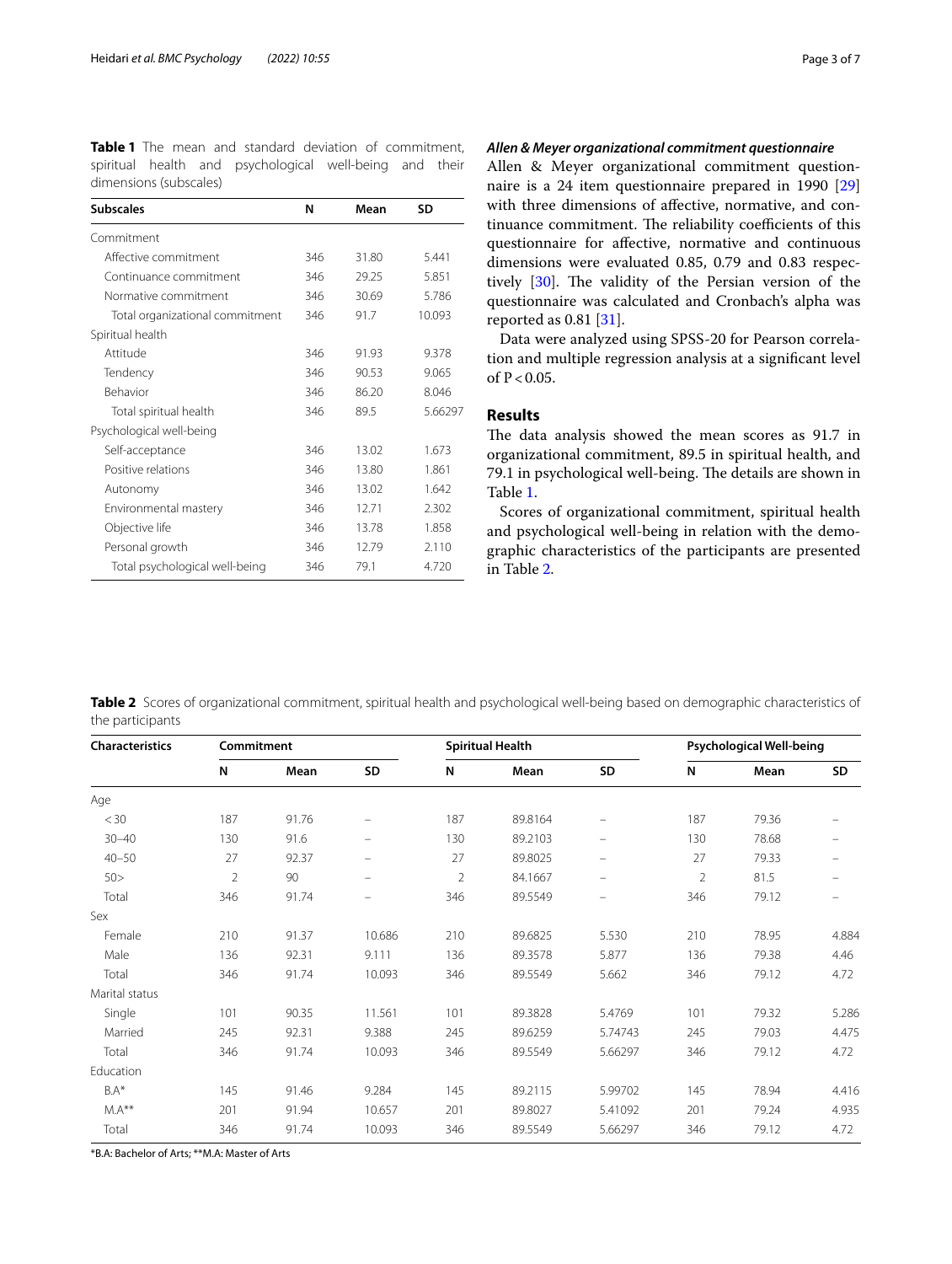| Scale (subscale)                 | <b>Affective commitment</b> | Continuance commitment Normative commitment |               | Commitment    |
|----------------------------------|-----------------------------|---------------------------------------------|---------------|---------------|
| Spiritual health                 |                             |                                             |               |               |
| Correlation coefficient          | 0.064                       | 0.124                                       | 0.016         | 0.115         |
| Significance level               | 0.235                       | $0.022*$                                    | 0.765         | $0.032*$      |
| (Attitude)                       |                             |                                             |               |               |
| Correlation coefficient          | 0.074                       | 0.113                                       | 0.026         | 0.120         |
| Significance level               | 0.172                       | $0.035*$                                    | 0.631         | $0.025*$      |
| (Tendency)                       |                             |                                             |               |               |
| Correlation coefficient          | $-0.051$                    | 0.109                                       | 0.028         | 0.052         |
| Significance level               | 0.343                       | $0.042*$                                    | 0.602         | 0.336         |
| (Behavior)                       |                             |                                             |               |               |
| Correlation coefficient          | $-0.107$                    | 0.006                                       | $-0.028$      | 0.045         |
| Significance level               | $0.047*$                    | 0.916                                       | 0.605         | 0.404         |
| Psychological Well-being         |                             |                                             |               |               |
| Correlation coefficient          | 0.519                       | 0.313                                       | 0.380         | 0.680         |
| Significance level               | $< 0.0001**$                | $< 0.0001**$                                | $< 0.0001**$  | $< 0.0001$ ** |
| (Self-acceptance)                |                             |                                             |               |               |
| Correlation coefficient          | $-0.035$                    | $-0.031$                                    | 0.043         | $-0.18$       |
| Significance level               | 0.571                       | 0.571                                       | .421          | 0.743         |
| (Positive relations with others) |                             |                                             |               |               |
| Correlation coefficient          | 0.032                       | 0.024                                       | 0.985         | 0.584         |
| Significance level               | 0.584                       | 0.651                                       | $< 0.0001$ ** | $< 0.0001$ ** |
| (Autonomy)                       |                             |                                             |               |               |
| Correlation coefficient          | 0.008                       | $-0.120$                                    | 0.047         | $-0.33$       |
| Significance level               | 0.879                       | $0.026*$                                    | 0.384         | 0.535         |
| (Environmental mastery)          |                             |                                             |               |               |
| Correlation coefficient          | 0.989                       | 0.015                                       | 0.18          | 0.538         |
| Significance level               | $< 0.0001**$                | 0.783                                       | 0.739         | $< 0.0001$ ** |
| (Purpose in life)                |                             |                                             |               |               |
| Correlation coefficient          | 0.033                       | 0.984                                       | 0.27          | 0.583         |
| Significance level               | 0.543                       | $< 0.0001**$                                | 0.611         | $< 0.0001$ ** |
| (Personal growth)                |                             |                                             |               |               |
| Correlation coefficient          | 0.059                       | $-0.110$                                    | $-0.87$       | $-0.80$       |
| Significance level               | 0.276                       | $0.041*$                                    | 0.106         | 0.138         |
| Number                           | 346                         | 346                                         | 346           | 346           |

<span id="page-3-0"></span>**Table 3** Relationship between dimensions of commitment with spiritual health and psychological well-being

 $*p$  < 0.0001; \*P < 0.05

The highest commitment scores were observed in 40–50 age range. Spiritual health was highest in<30 years, while the top scores in psychological wellbeing was obtained by over 50 years. Mean scores of commitment, spiritual health and psychological well-being were higher in individuals with lower degree (Bachelor). The Mean scores of psychological well-being surpassed in single participants, while commitment and spiritual well-being were higher in the married. Results of the regression analysis indicated that there was a signifcant efect between spiritual health, psychological well-being, and organizational commitment,  $(F=169.375, p<0.0001,$   $R^2$ =0.497). the results implied that approximately 50% of the subscales of the response variable (organizational commitment) are predictable by the independent variables (psychological well-being and spiritual health).

The relationship between commitment and spiritual health was calculated using Pearson correlation coeffcient, while the relationship between commitment and psychological well-being dimensions was calculated through Spearman correlation coefficient. The results as presented in Table [3](#page-3-0) indicate a positive correlation between commitments, especially continuance commitment, with spiritual health. Continuance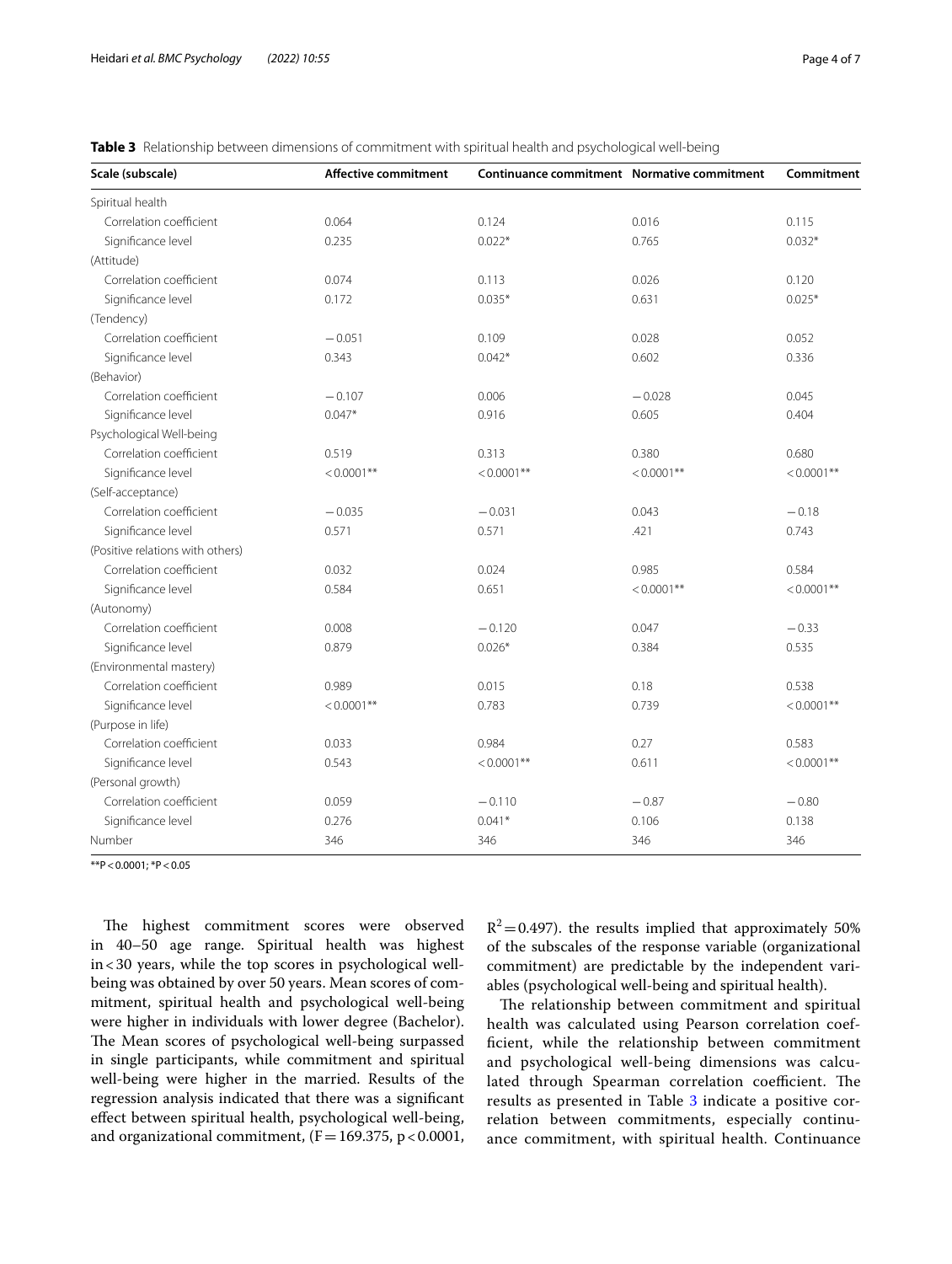| <b>Scale</b>             | Not standardized coefficients |                       | Standard coefficients t |          | Significance level |  |
|--------------------------|-------------------------------|-----------------------|-------------------------|----------|--------------------|--|
|                          | в                             | <b>Standard error</b> | <b>Beta</b>             |          |                    |  |
| Constant                 | $-37.547$                     | 8.649                 |                         | $-4.434$ | < 0.0001           |  |
| Psychological well-being | .490                          | 0.082                 | 0.697                   | 18.157   | < 0.0001           |  |
| Spiritual health         | 0.127                         | 0.068                 | 0.071                   | 1.862    | 0.44               |  |

<span id="page-4-0"></span>**Table 4** Regression coefficients between spiritual health and psychological well-being with commitment

commitment showed positive and signifcant correlation with the dimensions of attitude and tendency subscales of spiritual health questionnaire as well  $(P < 0.05)$ . Moreover, there was positive and signifcant correlation between afective commitment and behavior subscales of spiritual health questionnaire ( $P < 0.05$ ).

On the other hand, all dimensions of commitment showed positive and signifcant correlation with psychological well-being  $(P < 0.0001)$ . The subscales of commitment and psychological well-being were signifcantly correlated between normative commitment, and positive relationship with others  $(P<0.0001)$ , between continuance commitment and autonomy  $(P < 0.05)$ , between afective commitment and environmental mastery  $(P<0.0001)$ , between continuance commitment and purpose in life  $(P < 0.0001)$ , and finally between continuance commitment and personal growth  $(P < 0.05)$ .

Regression coefficients and constant values are pre-sented in Table [4](#page-4-0). As shown, psychological well-being and spiritual health have a signifcant relationship with commitment and can predict it as the dependent variable.

## **Discussion**

The present study was conducted in order to illustrate the relationship that spiritual health and psychological well-being were supposed to have with the organizational commitment among high school teachers. The results showed positive and signifcant relationship between the above-mentioned variables as a whole and nearly half the commitment subscales were explained by spiritual health and psychological well-being. In this way, the hypothesis of the study was confirmed in general. These are in line with the fndings of some previous studies. Studies have indicated positive and signifcant relationship between organizational commitment and spirituality in workplace and their consequent ethical behavior among the staf [[32–](#page-6-2)[34](#page-6-3)]. It seems that the more spirituality among teachers would cause a growth in organizational commitment and professional ethics and vice versa [\[34](#page-6-3)]. Another study showed that besides the relationship between the dimensions of spirituality in the workplace and organizational commitment, they are related with job satisfaction [\[35](#page-6-4)]. Many other studies still introduce more detailed factors afecting commitment. Employee empowerment,

teamwork, and employee training are among the infuencing factors [[36](#page-6-5)].

To explain the signifcance of organizational commitment, it is best to consider the evidences emphasizing its role in the improvement of organizational performance [[37,](#page-6-6) [38](#page-6-7)]. Obviously, the increased performance is the aim of many management plans and activities. Any achievement in organizations primarily, depends on the dedication of human resources and their commitments to the goals of the organization. In the feld of education, goals like training creative and innovative students [[39\]](#page-6-8), and developing the required competencies for a good life in them cannot be achieved without commitment of the teachers to their job and the school as their organization.

Evidences indicating the relationship between spirituality and organizational commitment are noteworthy as well  $[32-35]$  $[32-35]$  $[32-35]$ . It seems that the two concepts have common components and shared values particularly in their inner nature  $[4]$  $[4]$  $[4]$ . The psychological well-being has interrelations with spiritual health [\[40\]](#page-6-9) and thus the concepts of spiritual health, psychological well-being and organizational commitment seem interrelated and strengthening each other.

## **Conclusion**

Educational organizations have to care about teachers' psychological well-being and spiritual health, so their commitment to work can make a better educational environment. The results suggest interventions or facilities for the improvement of the spiritual health and psychological well-being of the teachers. Educational leaders can consider the fndings in their plans and programs because of its desirable consequences.

#### **Acknowledgements**

The authors appreciate all the participants for their collaboration.

#### **Authors' information**

Morteza Heidari is a Ph.D. graduate in higher education administration and an assistant professor at Qom University of medical sciences. He is an assistant professor in. More detail is available at [https://isid.research.ac.ir/Morteza\\_](https://isid.research.ac.ir/Morteza_Heidari2) [Heidari2.](https://isid.research.ac.ir/Morteza_Heidari2) Maryam Ardebili is an MD- Ph.D. in medicine and future study. She is an assistant professor in the Spiritual Health Research Center (SHRC), Qom University of Medical Sciences. More detail is available at [https://isid.research.](https://isid.research.ac.ir/Maryam_Ardabili) [ac.ir/Maryam\\_Ardabili](https://isid.research.ac.ir/Maryam_Ardabili). Sadegh Yoosefee is a Ph.D. graduate in neuroscience and an associate professor at Qom University of medical sciences. He is the director of the Spiritual Health Research Center (SHRC). More detail is available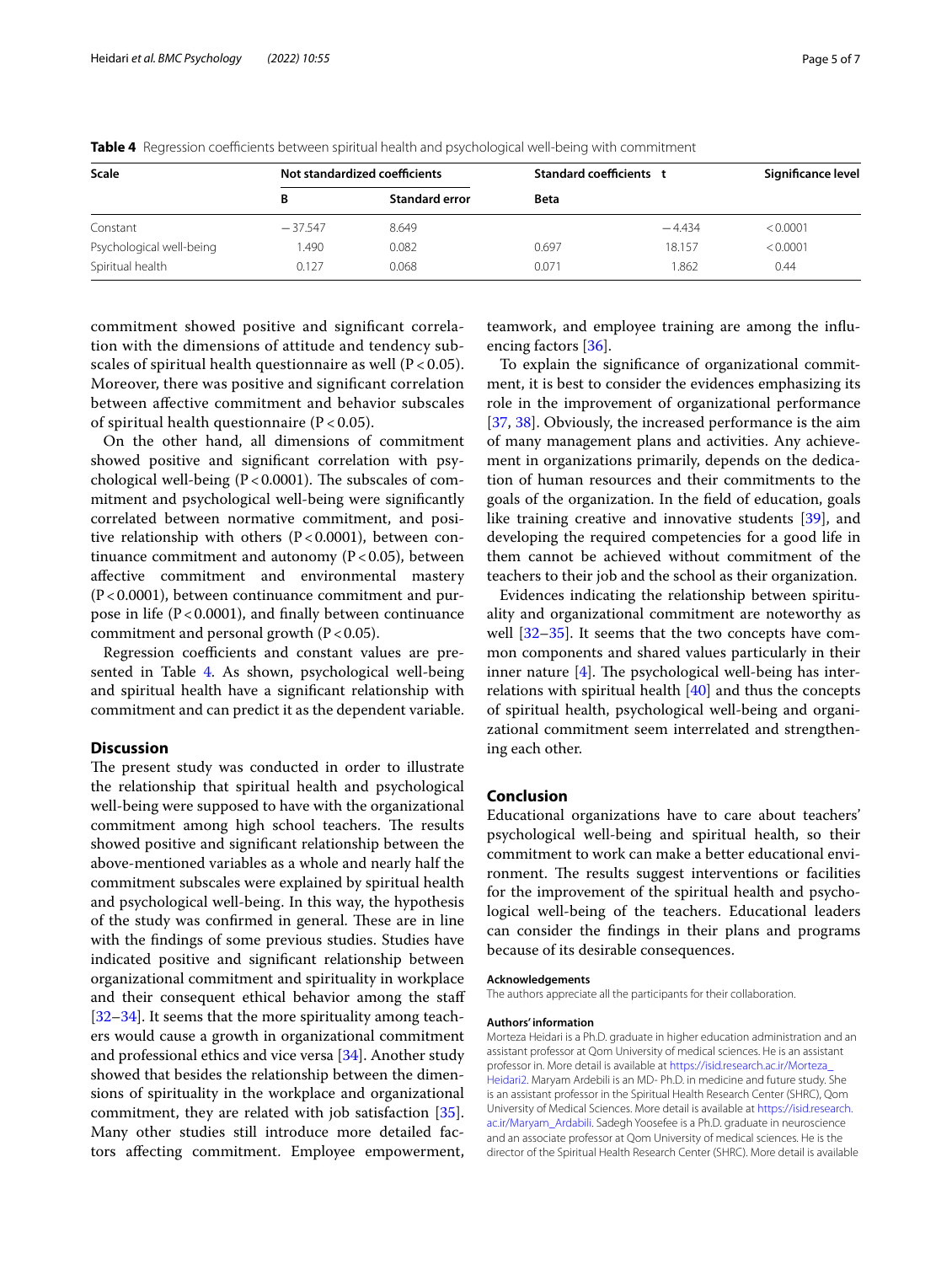at [https://isid.research.ac.ir/Sadegh\\_Yoosefee.](https://isid.research.ac.ir/Sadegh_Yoosefee) Mohammad Ali HoseinPour is a Master's degree graduate in psychology from Islamic Azad University, Saveh Branch.

#### **Authors' contributions**

MH has mainly contributed in the data analysis and preparation of the manuscript. MAH has carried out the process of data gathering and contributed in all other parts of the study. MA has been most dominant in the literature review and conception of the research. SY has been infuential in the study design and data analysis. All authors read and approved the fnal manuscript.

#### **Funding**

The study was conducted as an M.Sc. thesis with no funding, and the authors have not received any fnancial support for this study.

#### **Availability of data and materials**

The data supporting the fndings of this study are available from the corresponding author [SY], upon reasonable request.

#### **Declarations**

#### **Ethics approval and consent to participate**

The proposal has been approved by the council as an M.Sc. thesis in Islamic Azad University, Saveh Branch on 2 March 2017 and the ethical approval was done in the same council (reference number: 9521). To assure the ethical considerations are observed, the study was performed in accordance with the relevant guidelines and regulations. For the convenience of the participants and the confdentiality of the data, every participant was met in person at the time and place of the participant's convenience. Moreover, their informed consent was taken to meet the ethical consideration.

#### **Consent for publication**

Not applicable.

#### **Informed consent**

After providing complete explanation about the research aims and process, the participants were assured of the unanimity and secrecy of the data. Informed consent was obtained from the participants in written form to meet the ethical considerations of the study.

#### **Competing interests**

The authors declare that there is no competing interests with respect to this research.

#### **Author details**

<sup>1</sup> School of Health and Religion, Qom University of Medical Sciences, Qom, Iran. <sup>2</sup> Islamic Azad University, Saveh Branch, Saveh, Iran. <sup>3</sup> Neuroscience Research Center, Qom University of Medical Sciences, Qom, Iran. <sup>4</sup>Spiritual Health Research Center, Qom University of Medical Sciences, Qom, Iran.

Received: 25 July 2021 Accepted: 1 March 2022<br>Published online: 05 March 2022

### **References**

- <span id="page-5-0"></span>1. Rauf M, Akhtar MS, Asim SM. Relationship between organizational commitment and job satisfaction of teachers serving as subject specialists at higher secondary schools in Khyber Pakhtunkhwa. Dialogue (Pakistan). 2013;8(2):145.
- <span id="page-5-1"></span>2. Veličković VM, Višnjić A, Jović S, Radulović O, Šargić Č, Mihajlović J, et al. Organizational commitment and job satisfaction among nurses in Serbia: a factor analysis. Nurs Outlook. 2014;62(6):415–27.
- <span id="page-5-2"></span>3. Krajcsák Z, Jónás T. Commitment profles in special groups of employees in Hungary: the role of deliberate commitment. Acta Oecon. 2014;64(3):357–79.
- <span id="page-5-3"></span>4. Krajcsák Z. The interdependence between the extended organizational commitment model and the self-determination theory. J Adv Manag Res. 2019;17:1–18.
- <span id="page-5-4"></span>5. Tsui KT, Cheng YC. School organizational health and teacher commitment: a contingency study with multi-level analysis. Educ Res Eval. 1999;5(3):249–68.
- <span id="page-5-5"></span>6. Chang C-S. Moderating efects of nurses' organizational support on the relationship between job satisfaction and organizational commitment. West J Nurs Res. 2015;37(6):724–45.
- <span id="page-5-6"></span>7. Sawada T. The relationships among occupational and organizational commitment, human relations in the workplace, and well-being in nurses. Shinrigaku kenkyu Jpn J Psychol. 2013;84(5):468–76.
- <span id="page-5-7"></span>8. Han SS, Han JW, An YS, Lim SH. Efects of role stress on nurses' turnover intentions: the mediating efects of organizational commitment and burnout. Jpn J Nurs Sci. 2015;12(4):287–96.
- <span id="page-5-8"></span>9. Luchak AA, Gellatly IR. A comparison of linear and nonlinear relations between organizational commitment and work outcomes. J Appl Psychol. 2007;92(3):786.
- <span id="page-5-9"></span>10. Jain AK, Giga SI, Cooper CL. Stress, health and well-being: the mediating role of employee and organizational commitment. Int J Environ Res Public Health. 2013;10(10):4907–24.
- <span id="page-5-10"></span>11. Gemlik N, Sisman FA, Sigri U. The relationship between burnout and organizational commitment among health sector staff in Turkey. J Glob Strateg Manag. 2010;8(7):56.
- <span id="page-5-11"></span>12. Akbari M, Hossaini SM. The relationship of spiritual health with quality of life, mental health, and burnout: the mediating role of emotional regulation. Iran J Psychiatry. 2018;13(1):22.
- <span id="page-5-12"></span>13. Kinjerski VM, Skrypnek BJ. Defning spirit at work: Finding common ground. J Organ Change Manag. 2004;17:26–42.
- <span id="page-5-13"></span>14. Elkins DN, Hedstrom LJ, Hughes LL, Leaf JA, Saunders C. Toward a humanistic-phenomenological spirituality: defnition, description, and measurement. J Humanist Psychol. 1988;28(4):5–18.
- <span id="page-5-14"></span>15. Wissing MP. Towards fourishing: contextualising positive psychology. Van Schaik Publishers; 2014.
- <span id="page-5-15"></span>16. Bradley J, Kauanui SK. Comparing spirituality on three southern California college campuses. J Organ Change Manag. 2003;16:448–62.
- <span id="page-5-16"></span>17. Gibbons P. Spirituality at work: defnitions, measures, assumptions, and validity claims. Work and spirit: a reader of new spiritual paradigms for organizations. Scranton: University of Scranton Press; 2000. p. 111–31.
- <span id="page-5-17"></span>18. Pasikhani MSH, Kuchesfahani TS. The impact of workplace spirituality on organizational citizenship behavior (OCB) with the mediating role of organizational commitment in nurses of Rasht Hospitals, Iran. J Adv Pharm Educ Res. 2018;8(S2):31.
- <span id="page-5-18"></span>19. Pirkola H, Rantakokko P, Suhonen M. Workplace spirituality in health care: an integrated review of the literature. J Nurs Manag. 2016;24(7):859–68.
- <span id="page-5-19"></span>20. Neubert MJ, Halbesleben K. Called to commitment: an examination of relationships between spiritual calling, job satisfaction, and organizational commitment. J Bus Ethics. 2015;132(4):859–72.
- <span id="page-5-20"></span>21. Keyes CL, Shmotkin D, Ryff CD. Optimizing well-being: the empirical encounter of two traditions. J Pers Soc Psychol. 2002;82(6):1007.
- <span id="page-5-21"></span>22. Ryff CD, Keyes CLM. The structure of psychological well-being revisited. J Pers Soc Psychol. 1995;69(4):719.
- <span id="page-5-22"></span>23. Trudel-Fitzgerald C, Millstein RA, von Hippel C, Howe CJ, Tomasso LP, Wagner GR, et al. Psychological well-being as part of the public health debate? Insight into dimensions, interventions, and policy. BMC Public Health. 2019;19(1):1712.
- <span id="page-5-23"></span>24. Meyer JP, Maltin ER. Employee commitment and well-being: a critical review, theoretical framework and research agenda. J Vocat Behav. 2010;77(2):323–37.
- <span id="page-5-24"></span>25. Amiri P, Abbasi M, Gharibzadeh S, Zarghani NH, Azizi F. Designation and psychometric assessment of a comprehensive spiritual health questionnaire for Iranian populations. Med Ethics J. 2015;9(30):25–56.
- <span id="page-5-25"></span>26. Ryff CD. Happiness is everything, or is it? Explorations on the meaning of psychological well-being. J Pers Soc Psychol. 1989;57(6):1069.
- <span id="page-5-26"></span>27. Van Dierendonck D. The construct validity of Ryf's Scales of Psychological Well-being and its extension with spiritual well-being. Personal Individ Difer. 2004;36(3):629–43.
- <span id="page-5-27"></span>28. Khanjani M, Shahidi S, Fathabadi J, Mazaheri M, Shokri O. Factor structure and psychometric properties of the Ryf's scale of Psychological wellbeing, short form (18-item) among male and female students. Idea Behav Clin Behav. 2014;9(32):27–36.
- <span id="page-5-28"></span>29. Allen NJ, Meyer JP. Organizational commitment: evidence of career stage efects? J Bus Res. 1993;26(1):49–61.